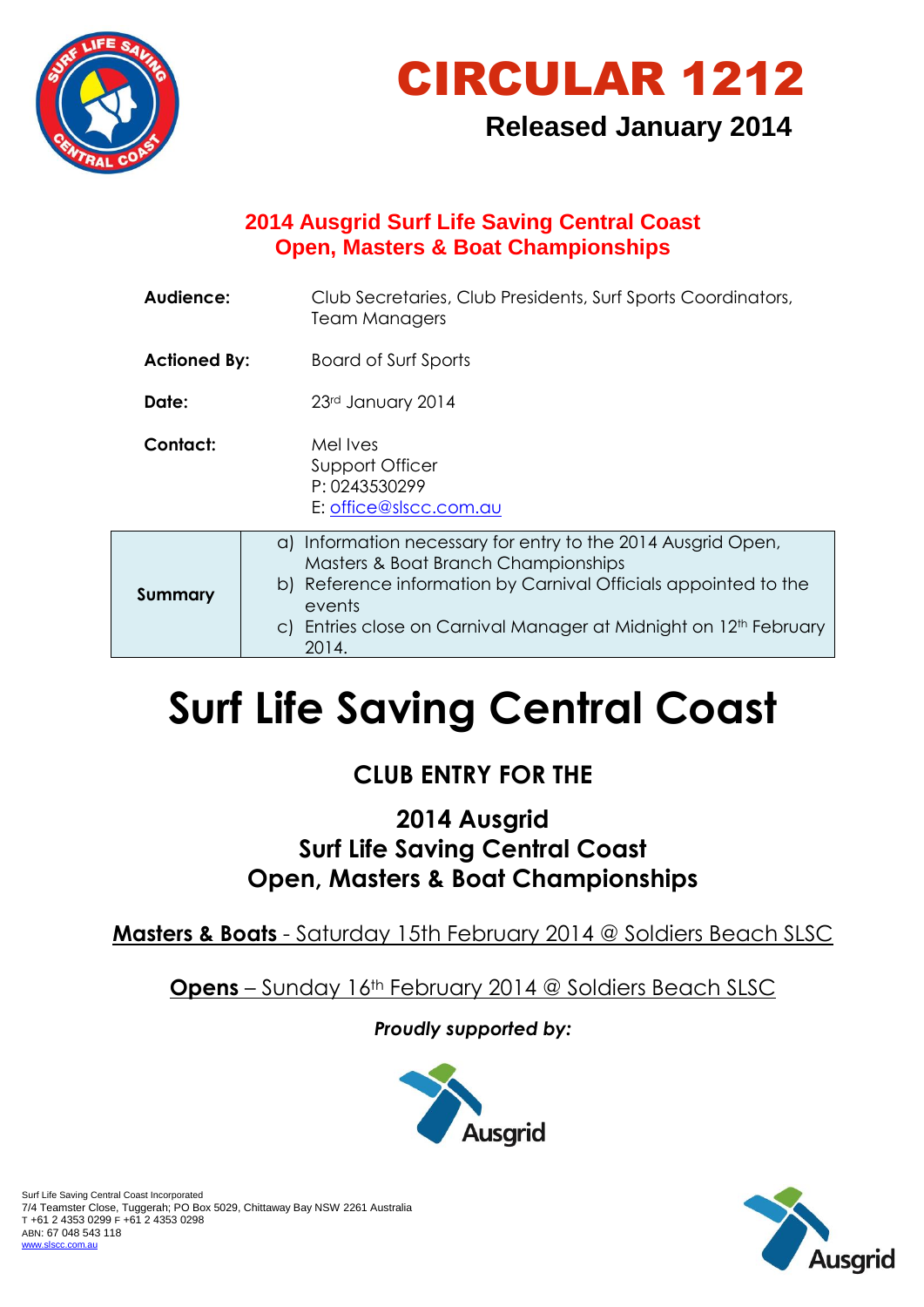#### **SECTION A Events** List of Events

#### **SECTION B Entry Conditions** Membership Proficiency and Patrol Requirements for all Competitors Restrictions and Provisos

**SECTION C Entries** Entry Closure Entry Registrations Entry Fees Late Entries - Individual / Team / New Members - Whole clubs Penalties - Breach of Entry Regulations

#### **CHECK LIST**

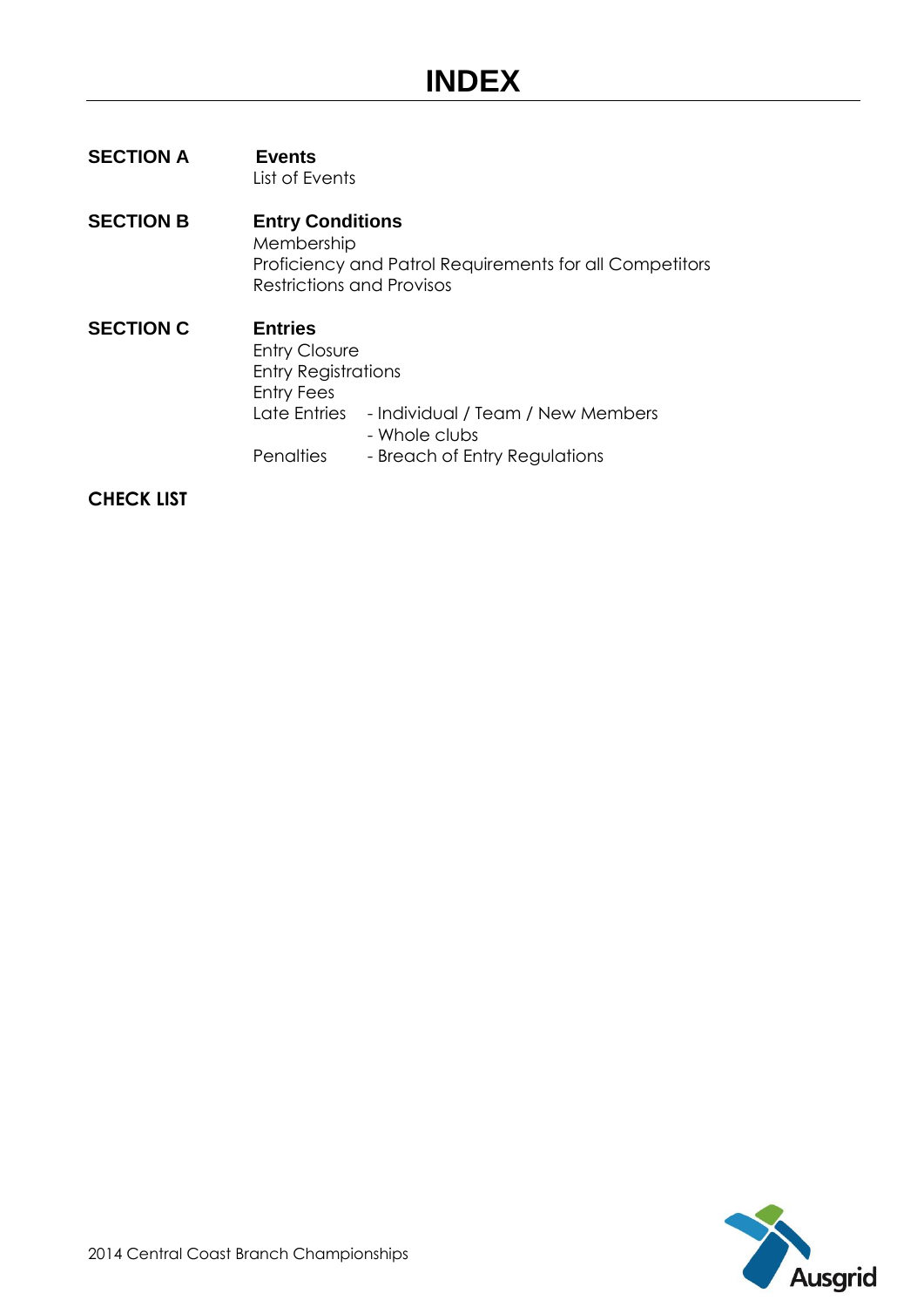# **A1 LIST OF EVENTS**

The following Championship Events shall be conducted as per the 34<sup>th</sup> edition of the SLSA Surf Sports Manual and any amending and clarifying Bulletins. [www.sls.com.au](http://www.sls.com.au/)

#### **OPEN EVENTS – TO BE CONTESTED ON 16th FEBRUARY 2014**

#### **Lifesaver Relay Race**

#### **Traditional Events**

Open 6 Person R & R Open Male 5 Person R & R Open Female 5 Person R & R Open Mixed 5 Person R & R Under 19 5 Person R & R Under 17 5 Person R & R Under 15 5 Person R & R Open Male Belt Open Female Belt Under 19 Belt Under 17 Belt Open March Past Under 23 March Past Under 17 March Past

#### **Swimming Events**

Open Men's Surf Race Open Women's Surf Race Under 19 Men's Surf Race Under 19 Women's Surf Race Under 17 Men's Surf Race Under 17 Women's Surf Race Under 15 Men's Surf Race Under 15 Women's Surf Race Over 24 Surf Race Open Men's Surf Teams Race Open Women's Surf Teams Race Under 19 Men's Surf Teams Race Under 19 Women's Surf Teams Race Under 17 Men's Surf Teams Race Under 17 Women's Surf Teams Race Under 15 Men's Surf Teams Race Under 15 Women's Surf Teams Race

#### **Multi-Discipline Events**

Open Iron Man Race Open Iron Woman Race Under 19 Iron Man Race Under 19 Iron Woman Race Under 17 Iron Man Race Under 17 Iron Woman Race Under 15 Iron Man Race

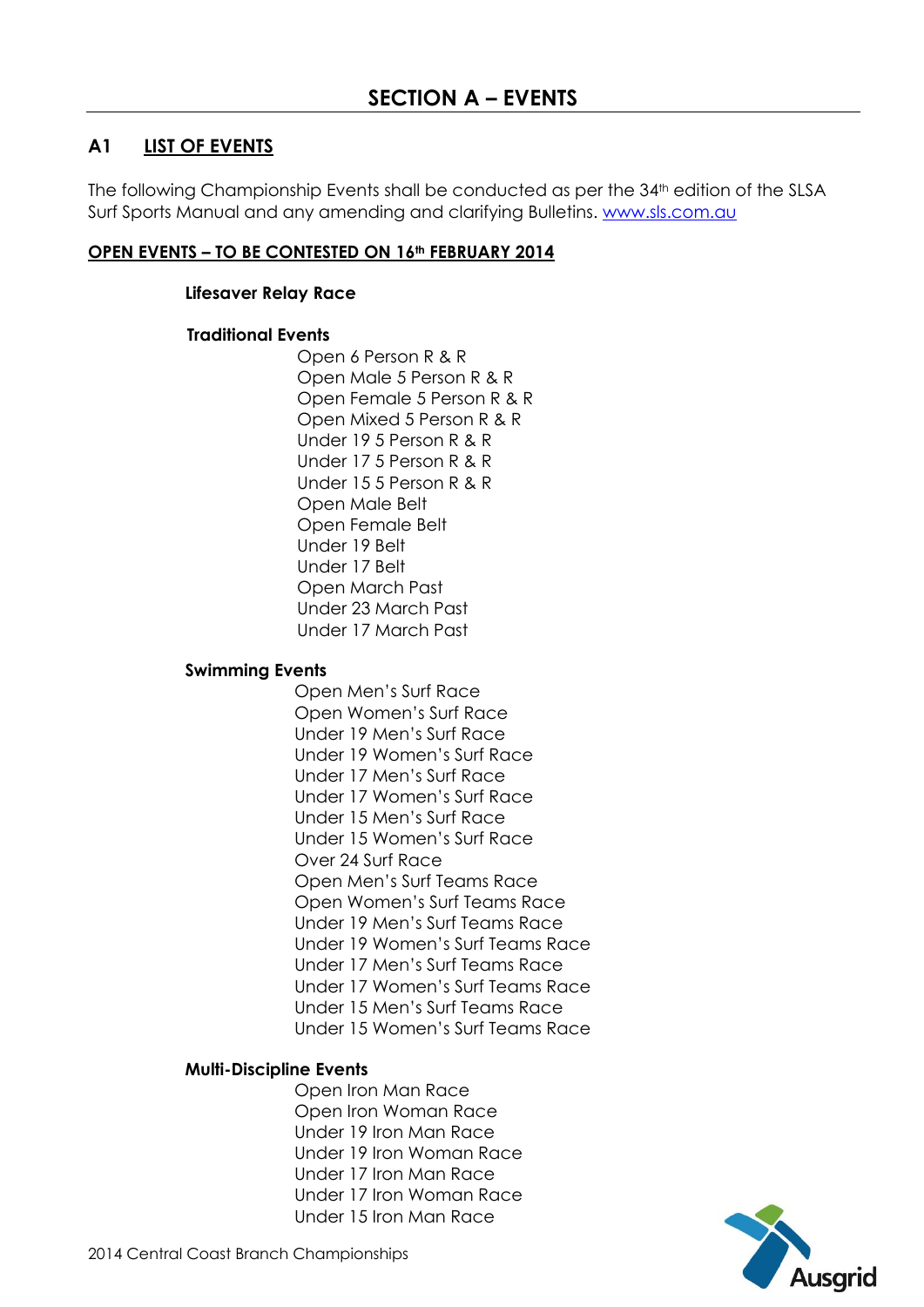Under 15 Iron Woman Race Open Men's Surf Board Rescue Race Open Women's Surf Board Rescue Race Under 19 Men's Surf Board Rescue Race Under 19 Women's Surf Board Rescue Race Under 17 Men's Surf Board Rescue Race Under 17 Women's Surf Board Rescue Race Under 15 Men's Surf Board Rescue Race Under 15 Women's Surf Board Rescue Race Open Men's Tube Rescue Race (4 person team) Open Women's Tube Rescue Race (4 person team) Under 19 Men's Tube Rescue Race (4 person team) Under 19 Women's Tube Rescue Race (4 person team) Under 17 Men's Tube Race (individual event) Under 17 Women's Tube Race (individual event) Under 15 Men's Tube Race (individual event) Under 15 Women's Tube Race (individual event) Open Men's Taplin Relay Race (6 person team) Open Women's Taplin Relay Race (3 person team) Under 19 Men's Taplin Relay Race (3 person team) Under 19 Women's Taplin Relay Race (3 person team) Under 17 Men's Taplin Relay Race Under 17 Women's Taplin Relay Race Under 15 Men's Cameron Relay Race Under 15 Women's Cameron Relay Race

#### **Ski Events**

Open Men's Single Ski Race Open Women's Single Ski Race Under 19 Men's Single Ski Race Under 19 Women's Single Ski Race Under 17 Men' Single Ski Race Under 17 Women's Single Ski Race Open Male Single Ski Relay Race Open Female Single Ski Relay Race Under 19 Men's Single Ski Relay Race Under 19 Female Single Ski Relay Race Under 17 Men's Single Ski Relay Race Under 17 Female Single Ski Relay Race Open Male Double Ski Race Open Female Double Ski Race Open Mixed Double Ski Race Under 19 Double Ski Race (single gender teams)

#### **Board Events**

Open Men's Surf Board Race Open Women's Surf Board Race Under 19 Men's Surf Board Race Under 19 Women's Surf Board Race Under 17 Men's Surf Board Race Under 17 Women's Surf Board Race Under 15 Men's Surf Board Race Under 15 Women's Surf Board Race Open Men's Surf Board Relay Race Open Women's Surf Board Relay Race Under 19 Men's Surf Board Relay Race

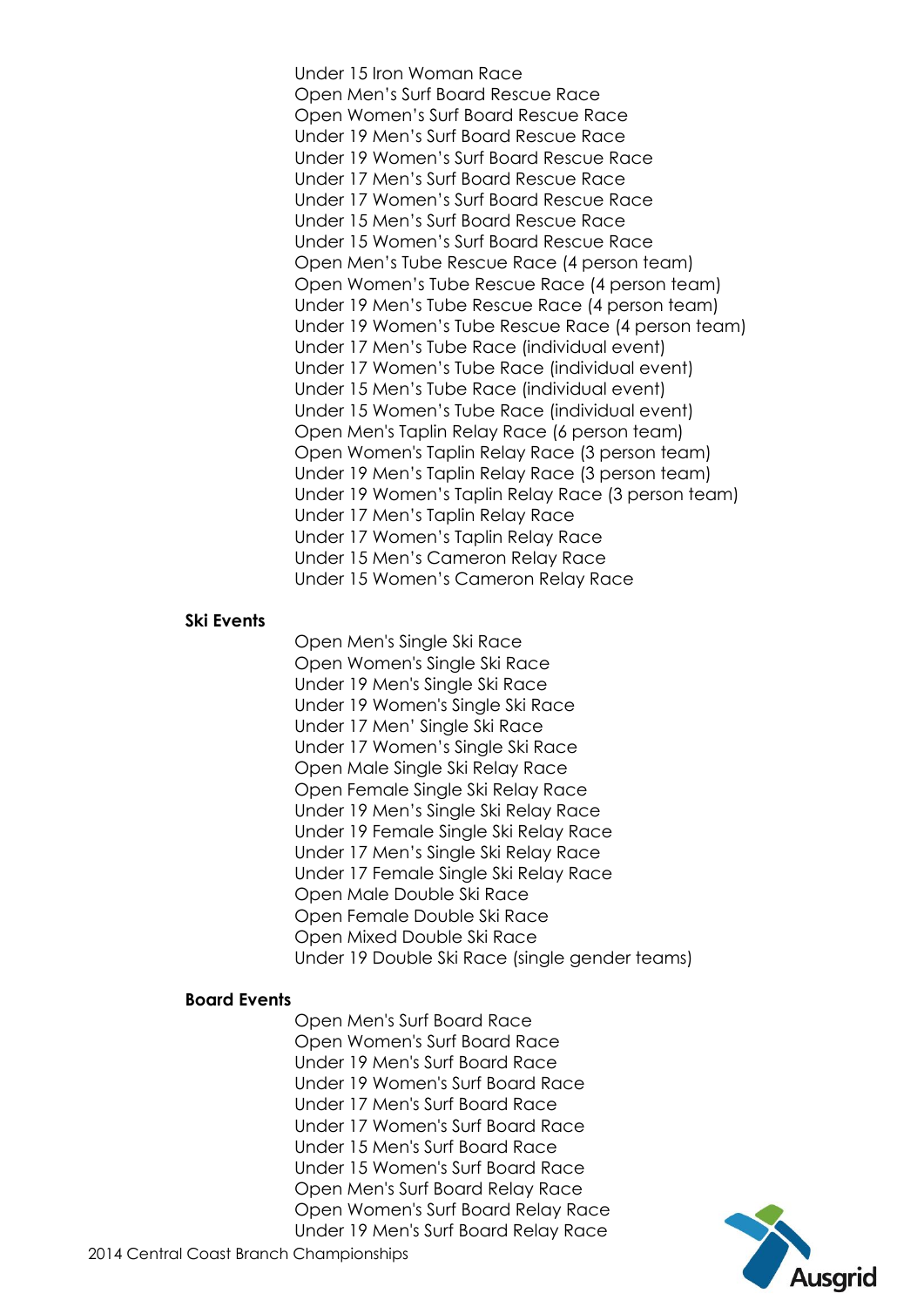Under 19 Women's Surf Board Relay Race Under 17 Men's Surf Board Relay Race Under 17 Women's Surf Board Relay Race Under 15 Men's Surf Board Relay Race Under 15 Women's Surf Board Relay Race

#### **Beach Events**

Open Men's Beach Sprint Open Women's Beach Sprint Under 19 Men's Beach Sprint Under 19 Women's Beach Sprint Under 17 Men's Beach Sprint Under 17 Women's Beach Sprint Under 15 Men's Beach Sprint Under 15 Women's Beach Sprint Open Men's Beach Relay Race Open Women's Beach Relay Race Under 19 Men's Beach Relay Race Under 19 Women's Beach Relay Rescue Under 17 Men's Beach Relay Race Under 17 Women's Beach Relay Race Under 15 Men's Beach Relay Race Under 15 Women's Beach Relay Race Open Men's Beach Flags Open Women's Beach Flags Under 19 Men's Beach Flags Under 19 Women's Beach Flags Under 17 Men's Beach Flags Under 17 Women's Beach Flags Under 15 Men's Beach Flags Under 15 Women's Beach Flags Open Male 2km Beach Run Open Female 2Km Beach Run U19 Male 2Km Beach Run U19 Female 2km Beach Run U17 Male 2km Beach Run U17 Female 2km Beach Run U15 Male Beach 2km Run U15 Female Beach 2km Run

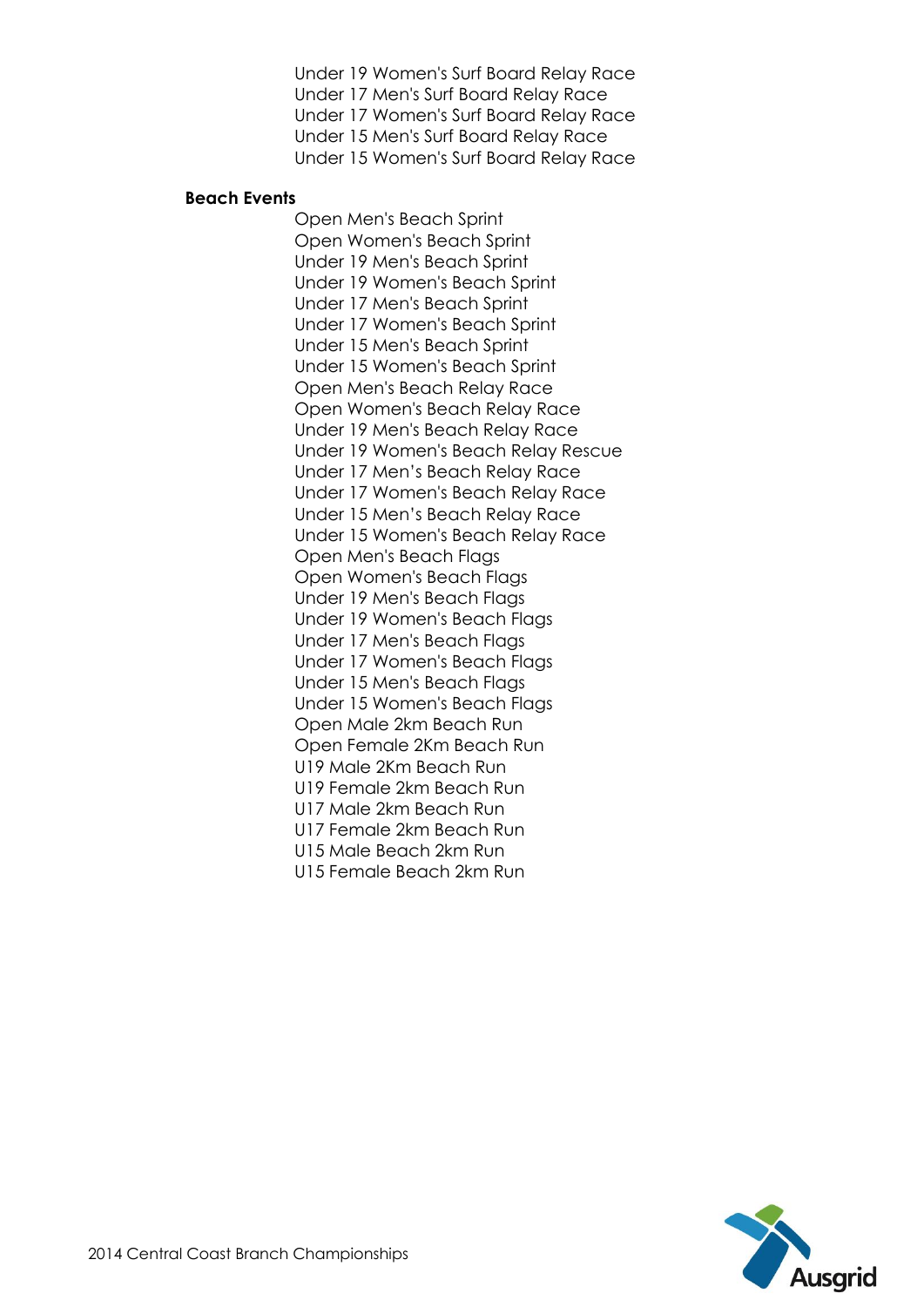# **MASTERS EVENTS – TO BE CONTESTED ON 15th FEBRUARY 2014**

#### **Swimming Events**

| <b>Age Group</b> | Event                          |
|------------------|--------------------------------|
| 30-34 yrs        | Men's Surf Race                |
| 30-34 yrs        | Women's Surf Race              |
| 35-39 yrs        | Men's Surf Race                |
| 35-39 yrs        | Women's Surf Race              |
| 40-44 yrs        | Men's Surf Race                |
| 40-44 yrs        | Women's Surf Race              |
| 45-49 yrs        | Men's Surf Race                |
| 45-49 yrs        | Women's Surf Race              |
| 50-54 yrs        | Men's Surf Race                |
| 50-54 yrs        | Women's Surf Race              |
| 55-59 yrs        | Men's Surf Race                |
| 55-59yrs         | Women's Surf Race              |
| 60-64 yrs        | Men's Surf Race                |
| 60-64 yrs        | Women's Surf Race              |
| 65-69yrs         | Men's Surf Race                |
| 65-69yrs         | Women's Surf Race              |
| $70$ yrs +       | Surf Race                      |
| 110yrs Min.      | Men's Surf Teams Race          |
| 110 yrs Min.     | <b>Women's Surf Teams Race</b> |
| 130 yrs Min.     | Men's Surf Teams Race          |
| 130 yrs Min.     | Women's Surf Teams race        |
| 150 yrs Min.     | Men's Surf Teams Race          |
| 150 yrs Min.     | Women's Surf Teams Race        |
| $170$ yrs $+$    | <b>Surf Teams Race</b>         |
|                  |                                |

#### **Rescue Tube Events**

| 30-34 yrs  | Men's Rescue Tube Race   |
|------------|--------------------------|
| 30-34 yrs  | Women's Rescue Tube Race |
| 35-39 yrs  | Men's Rescue Tube Race   |
| 35-39 yrs  | Women's Rescue Tube Race |
| 40-44 yrs  | Men's Rescue Tube Race   |
| 40-44 yrs  | Women's Rescue Tube Race |
| 45-49 yrs  | Men's Rescue Tube Race   |
| 45-49 yrs  | Women's Rescue Tube Race |
| 50-54 yrs  | Men's Rescue Tube Race   |
| 50-54 yrs  | Women's Rescue Tube Race |
| 55-59 yrs  | Men's Rescue Tube Race   |
| 55-59 yrs  | Women's Rescue Tube Race |
| 60-64 yrs  | Men's Rescue Tube Race   |
| 60-64 yrs  | Women's Rescue Tube Race |
| 65-69yrs   | Men's Rescue Tube Race   |
| 65-69yrs   | Women's Rescue Tube Race |
| $70$ yrs + | Rescue Tube Race         |

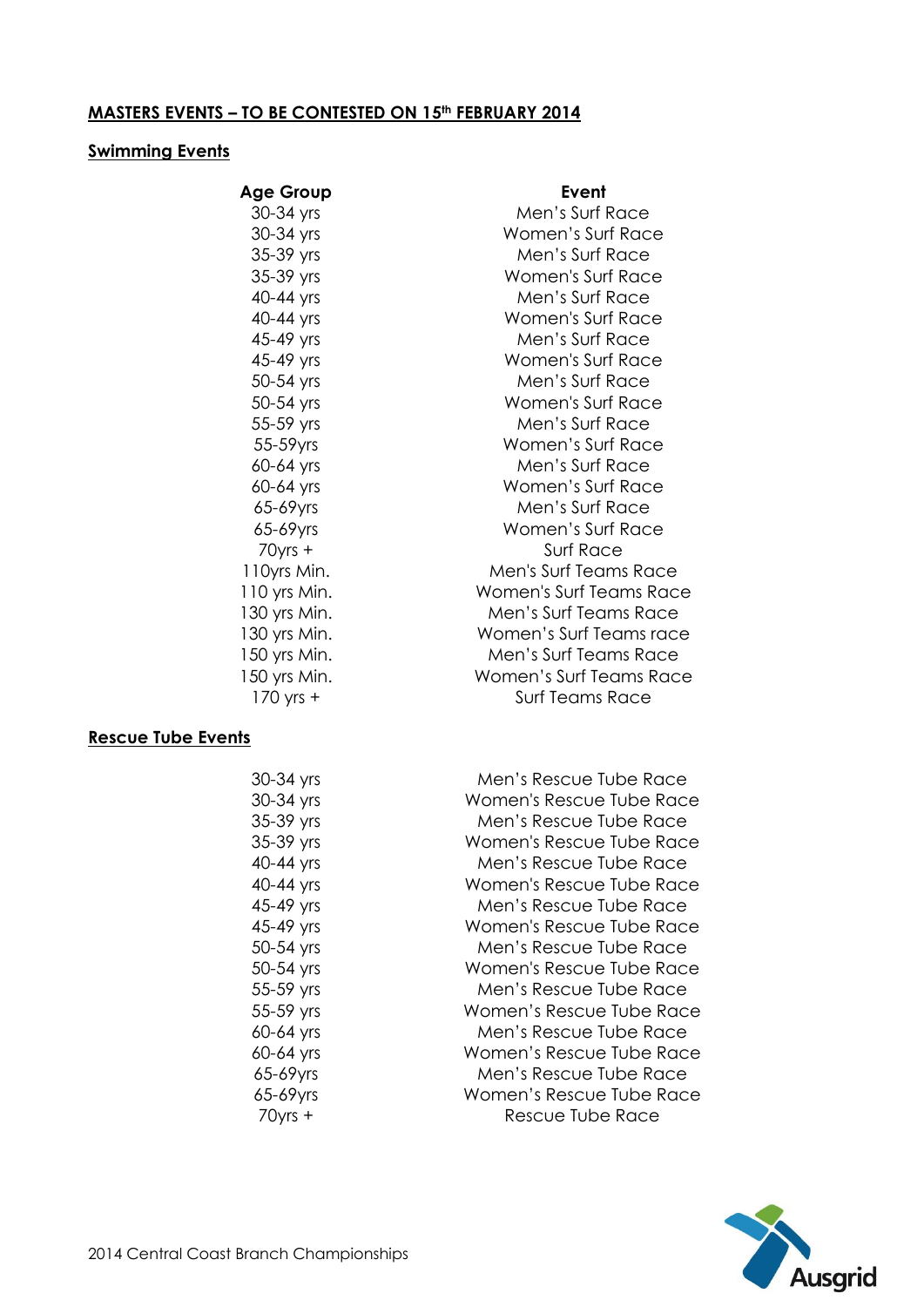**NOTE: Ski leg is now included in ALL Ironwoman events up to and including the 65-69 age groups.**

#### **Multi Discipline Events**

| 30-34 yrs    | Iron Man Race                        |
|--------------|--------------------------------------|
| 30-34 yrs    | Iron Woman Race                      |
| 35-39 yrs    | Iron Man Race                        |
| 35-39 yrs    | Iron Woman Race                      |
| 40-44 yrs    | Iron Man Race                        |
| 40-44 yrs    | Iron Woman Race                      |
| 45-49 yrs    | Iron Man Race                        |
| 45-49 yrs    | Iron Woman Race                      |
| 50-54 yrs    | Iron Man Race                        |
| 50-54 yrs    | Iron Woman Race                      |
| 55-59 yrs    | Iron Man Race                        |
| 55-59 yrs    | Iron Woman Race                      |
| 60-64yrs     | Iron Man Race                        |
| 60-64yrs     | Iron Woman Race                      |
| 65-69yrs     | Iron Man Race                        |
| 65-69yrs     | Iron Woman Race                      |
| $70$ yrs +   | Ironperson Race                      |
| 110yrs Min.  | Men's Taplin Relay Race (3 person)   |
| 110 yrs Min. | Women's Taplin Relay Race (3 person) |
| 130 yrs Min. | Men's Taplin Relay Race (3 person)   |
| 130 yrs Min. | Women's Taplin Relay Race (3 person) |
| 150 yrs Min. | Men's Taplin Relay Race (3 person)   |
| 150 yrs Min. | Women's Taplin Relay Race (3 person) |
| 170 yrs +    | Taplin Relay Race (3 person)         |

# **Board Rescue Events**

| 30-34 yrs    | Men's Board Rescue Race   |
|--------------|---------------------------|
| 30-34 yrs    | Women's Board Rescue Race |
| 35-39 yrs    | Men's Board Rescue Race   |
| 35-39 yrs    | Women's Board Rescue Race |
| 40-44 yrs    | Men's Board Rescue Race   |
| 40-44 yrs    | Women's Board Rescue Race |
| 45-49 yrs    | Men's Board Rescue Race   |
| 45-49 yrs    | Women's Board Rescue Race |
| 50-54 yrs    | Men's Board Rescue Race   |
| 50-54 yrs    | Women's Board Rescue Race |
| 55-59 yrs    | Men's Board Rescue Race   |
| 55-59 yrs    | Women's Board Rescue Race |
| 60-64 yrs    | Men's Board Rescue Race   |
| 60-64 yrs    | Women's Board Rescue Race |
| 65-69 yrs    | Men's Board Rescue Race   |
| 65-69 yrs    | Women's Board Rescue Race |
| $70$ yrs $+$ | Board Rescue Race         |

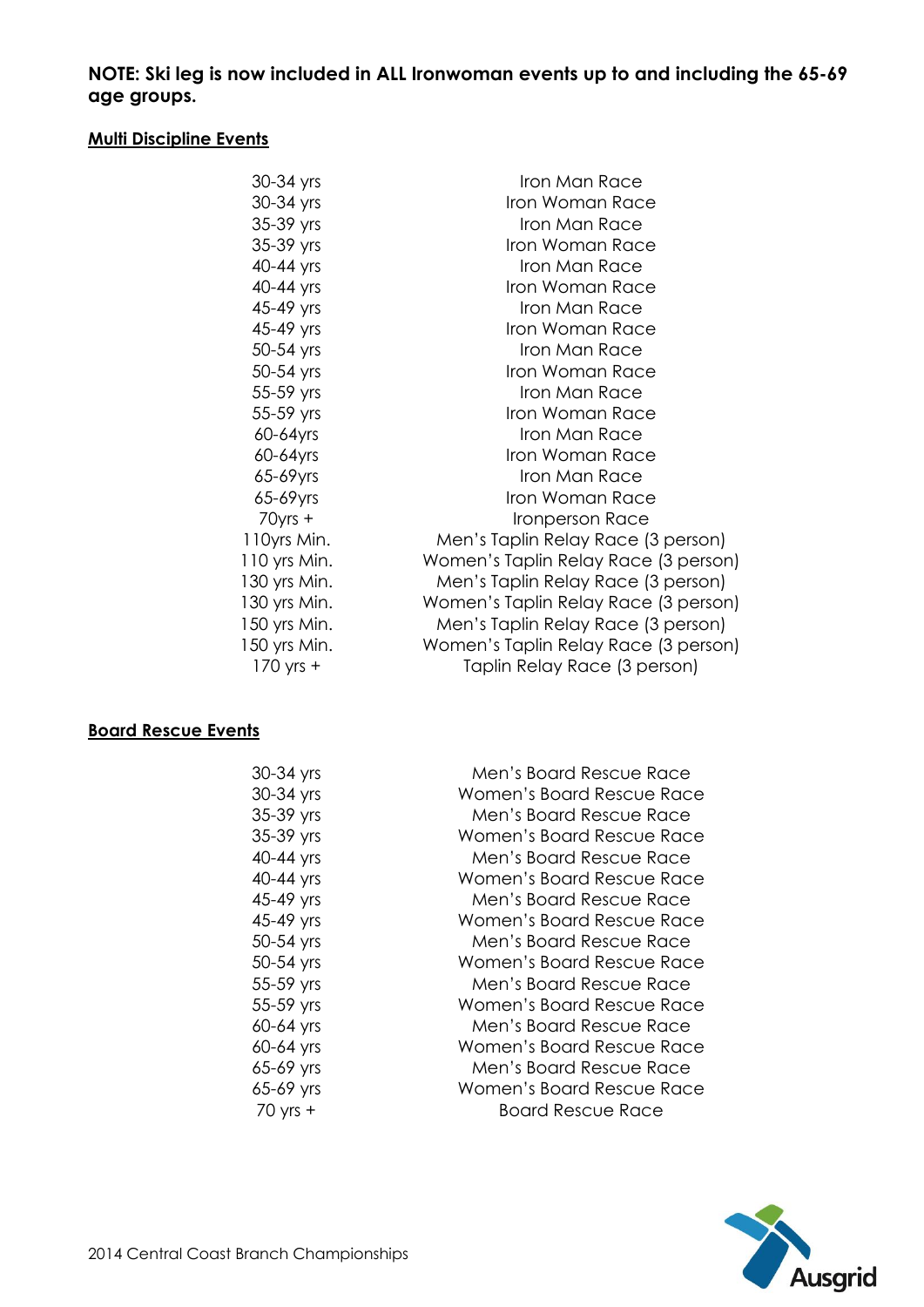# **Surf Ski Events**

| 30-34 yrs    | Men's Single Ski Race         |
|--------------|-------------------------------|
| 30-34 yrs    | Women's Single Ski Race       |
| 35-39 yrs    | Men's Single Ski Race         |
| 35-39 yrs    | Women's Single Ski Race       |
| 40-44 yrs    | Men's Single Ski Race         |
| 40-44 yrs    | Women's Single Ski Race       |
| 45-49 yrs    | Men's Single Ski Race         |
| 45-49 yrs    | Women's Single Ski Race       |
| 50-54 yrs    | Men's Single Ski Race         |
| 50-54 yrs    | Women's Single Ski Race       |
| 55-59 yrs    | Men's Single Ski Race         |
| 55-59 yrs    | Women's Single Ski Race       |
| 60-64 yrs    | Men's Single Ski Race         |
| 60-64 yrs    | Women's Single Ski Race       |
| 65-69 yrs    | Men's Single Ski Race         |
| 65-69 yrs    | Women's Single Ski Race       |
| 70 yrs +     | Single Ski Race               |
| 110 yrs Min. | Men's Single Ski Relay Race   |
| 110 yrs Min. | Women's Single Ski Relay Race |
| 130 yrs Min. | Men's Single Ski Relay Race   |
| 130 yrs Min. | Women's Single Ski Relay Race |
| 150 yrs Min. | Men's Single Ski Relay Race   |
| 150 yrs Min. | Women's Single Ski Relay Race |
| 170 yrs Min. | Single Ski Relay Race         |
| 30-34 yrs    | Men's Double Ski Race         |
| 30-44 yrs    | Women's Double Ski Race       |
| 35-39 yrs    | Men's Double Ski Race         |
| 40-44 yrs    | Men's Double Ski Race         |
| 45-49 yrs    | Men's Double Ski Race         |
| $45$ yrs +   | Women's Double Ski Race       |
| 50-54 yrs    | Men's Double Ski Race         |
| 55-59 yrs    | Men's Double Ski Race         |
| 60-64 yrs    | Men's Double Ski Race         |
| 65-69 yrs    | Men's Double Ski Race         |
| $70$ yrs $+$ | Double Ski Race               |
|              |                               |

# **Surf Board Events**

| 30-34 yrs | Men's Surf Board Race   |
|-----------|-------------------------|
| 30-34 yrs | Women's Surf Board Race |
| 35-39 yrs | Men's Surf Board Race   |
| 35-39 yrs | Women's Surf Board Race |
| 40-44 yrs | Men's Surf Board Race   |
| 40-44 yrs | Women's Surf Board Race |
| 45-49 yrs | Men's Surf Board Race   |
| 45-49 yrs | Women's Surf Board Race |
| 50-54 yrs | Men's Surf Board Race   |
| 50-54 yrs | Women's Surf Board Race |
| 55-59 yrs | Men's Surf Board Race   |
| 55-59 yrs | Women's Surf Board Race |
| 60-64 yrs | Men's Surf Board Race   |
|           |                         |

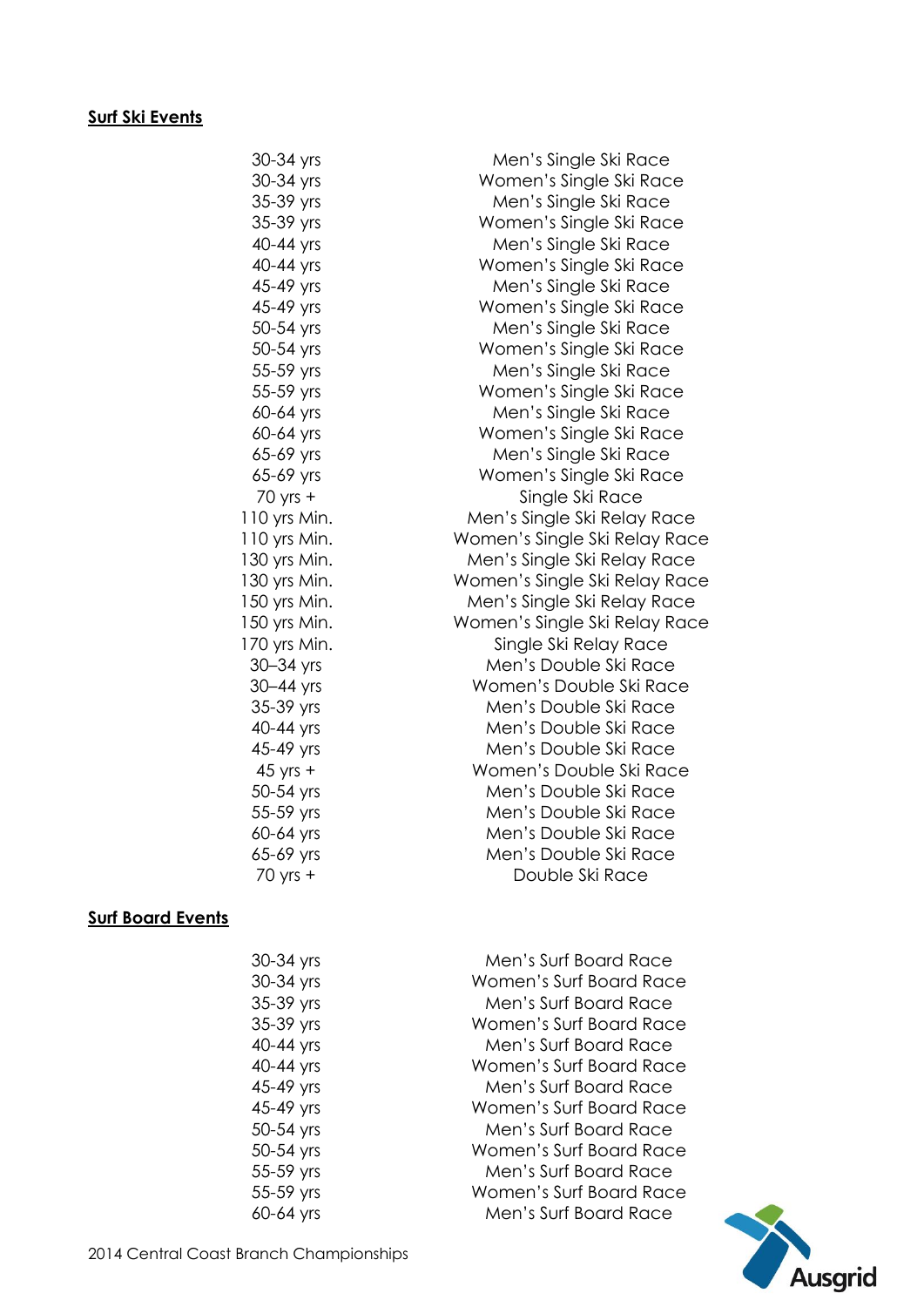| $60-64$ yrs  | Women's Surf Board Race       |
|--------------|-------------------------------|
| 65-69 yrs    | Men's Surf Board Race         |
| 65-69 yrs    | Women's Surf Board Race       |
| $70$ yrs +   | <b>Surf Board Race</b>        |
| 110 yrs Min. | Men's Surf Board Relay Race   |
| 110 yrs Min. | Women's Surf Board Relay      |
| 130 yrs Min. | Men's Surf Board Relay Race   |
| 130 yrs Min. | Women's Surf Board Relay Race |
| 150 yrs Min. | Men's Surf Board Relay Race   |
| 150 yrs Min. | Women's Surf Board Relay Race |
| $170$ yrs +  | <b>Surf Board Relay Race</b>  |

# **Beach Events**

| 30-34 yrs                        | Men's Beach Sprint       |
|----------------------------------|--------------------------|
| 30-34 yrs                        | Women's Beach Sprint     |
| 35-39 yrs                        | Men's Beach Sprint       |
| 35-39 yrs                        | Women's Beach Sprint     |
| 40-44 yrs                        | Men's Beach Sprint       |
| 40-44 yrs                        | Women's Beach Sprint     |
| 45-49 yrs                        | Men's Beach Sprint       |
| 45-49 yrs                        | Women's Beach Sprint     |
| 50-54 yrs                        | Men's Beach Sprint       |
| 50-54 yrs                        | Women's Beach Sprint     |
| 55-59 yrs                        | Men's Beach Sprint       |
| 55-59 yrs                        | Women's Beach Sprint     |
| 60-64 yrs                        | Men's Beach Sprint       |
| 60-64 yrs                        | Women's Beach Sprint     |
| 65-69 yrs                        | Men's Beach Sprint       |
| 65-69 yrs                        | Women's Beach Sprint     |
| $70$ yrs +                       | <b>Beach Sprint</b>      |
| 140 yrs Min.                     | Men's Beach Relay Race   |
| 140 yrs Min.                     | Women's Beach Relay Race |
| 170 yrs Min.                     | Men's Beach Relay Race   |
| 170 yrs Min.                     | Women's Beach Relay Race |
| 200 yrs Min.                     | Men's Beach Relay Race   |
| 200 yrs Min.                     | Women's Beach Relay Race |
| 230 yrs Min.                     | <b>Beach Relay Race</b>  |
| 30-34 yrs                        | Men's Beach Flags        |
| 30-34 Yrs                        | Women's Beach Flags      |
| 35-39 Yrs                        | Men's Beach Flags        |
| 35-39 yrs                        | Women's Beach Flags      |
| 40-44 yrs                        | Men's Beach Flags        |
| 40-44 yrs                        | Women's Beach Flags      |
| 45-49 yrs                        | Men's Beach Flags        |
| 45-49 yrs                        | Women's Beach Flags      |
| 50-54 yrs                        | Men's Beach Flags        |
| 50-54 yrs                        | Women's Beach Flags      |
| 55-59 yrs                        | Men's Beach Flags        |
| 55-59 yrs                        | Women's Beach Flags      |
| 60-64 yrs                        | Men's Beach Flags        |
| 60-64 yrs                        | Women's Beach Flags      |
| 65-69 yrs                        | Men's Beach Flags        |
| 65-69 yrs                        | Women's Beach Flags      |
| $70$ yrs $+$                     | <b>Beach Flags</b>       |
| 30-34 yrs                        | Men's 2Km Beach Run      |
| <b>Dast Branch Championships</b> |                          |



2014 Central Cc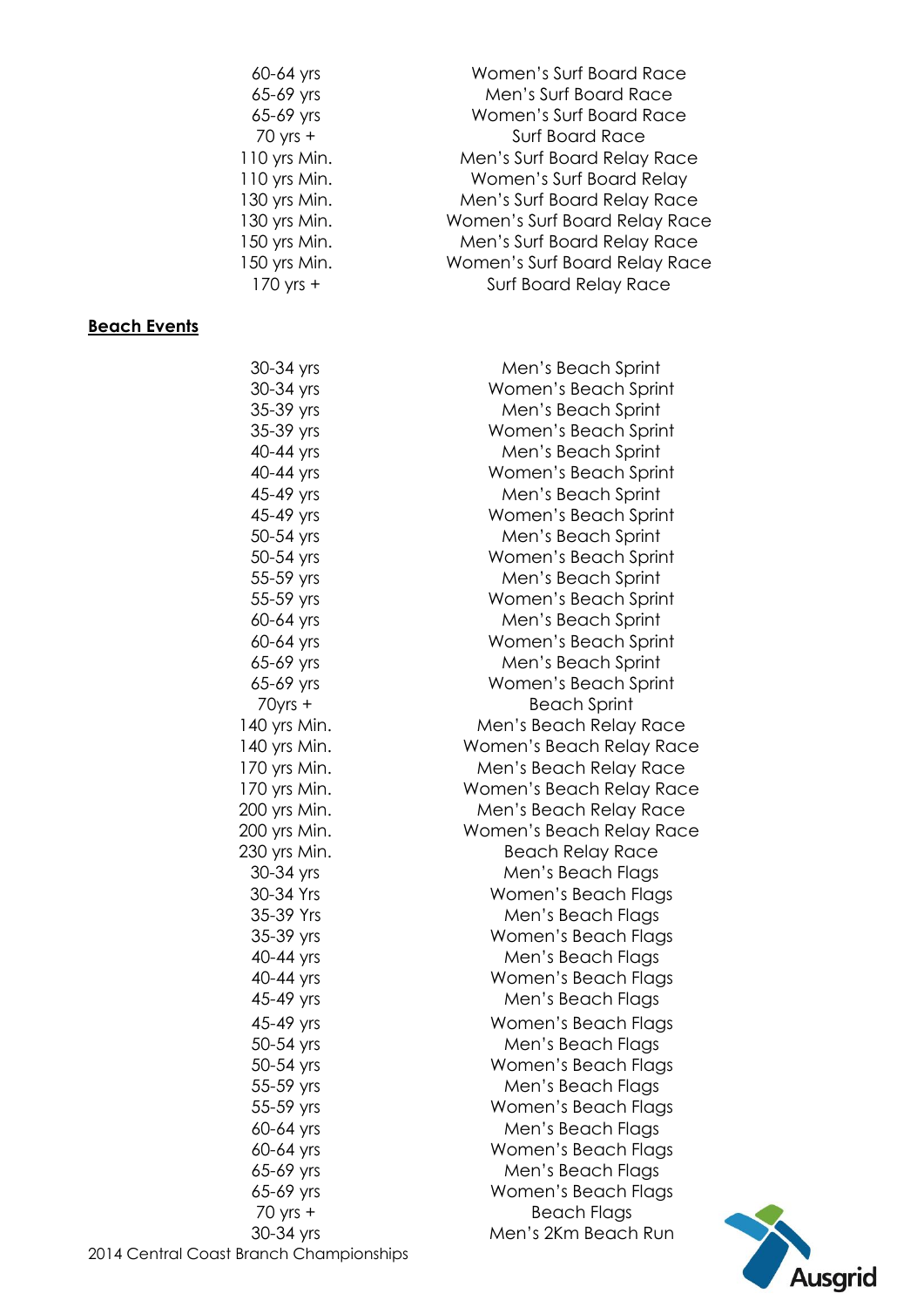| 30-34 yrs    | Women's 2Km Beach Run |
|--------------|-----------------------|
| 35-39 yrs    | Men's 2Km Beach Run   |
| 35-39 yrs    | Women's 2Km Beach Run |
| 40-44 yrs    | Men's 2Km Beach Run   |
| 40-44 yrs    | Women's 2Km Beach Run |
| 45-49 yrs    | Men's 2Km Beach Run   |
| 45-49 yrs    | Women's 2Km Beach Run |
| 50-54 yrs    | Men's 2Km Beach Run   |
| 50-54 yrs    | Women's 2Km Beach Run |
| 55-59 yrs    | Men's 2Km Beach Run   |
| 55-59yrs     | Women's 2Km Beach Run |
| 60-64 yrs    | Men's 1Km Beach Run   |
| 60-64 yrs    | Women's 1Km Beach Run |
| 65-69 yrs    | Men's 1Km Beach Run   |
| 65-69 yrs    | Women's 1Km Beach Run |
| $70$ yrs $+$ | 1Km Beach Run         |

#### **BOAT EVENTS – TO BE CONTESTED ON 15th FEBRUARY 2014**

#### **Boat Events**

Open Men's Surf Boat Race Open Women's Surf Boat Race Reserve Grade Boat Race Under 23 Women's Surf Boat Race Under 23 Men's Surf Boat Race Under 19 Men's Surf Boat Race Masters 120yrs min Women Masters 120yrs min Men's Masters 140yrs min Men's Masters 140yrs min Women Masters 160yrs min Men's Masters 160yrs min Women Masters 180yrs Min. Masters 200yrs Min. Masters 220yrs Min. Masters 240yrs Min. Masters 260yrs Min. Open Surf Boat Relay ( 1 Open Men Crew, 1 Open Female Crew, & 1 U19 Men's Crew)

**Note: Entries Close at the Branch Office on Wednesday 12th February 2014**

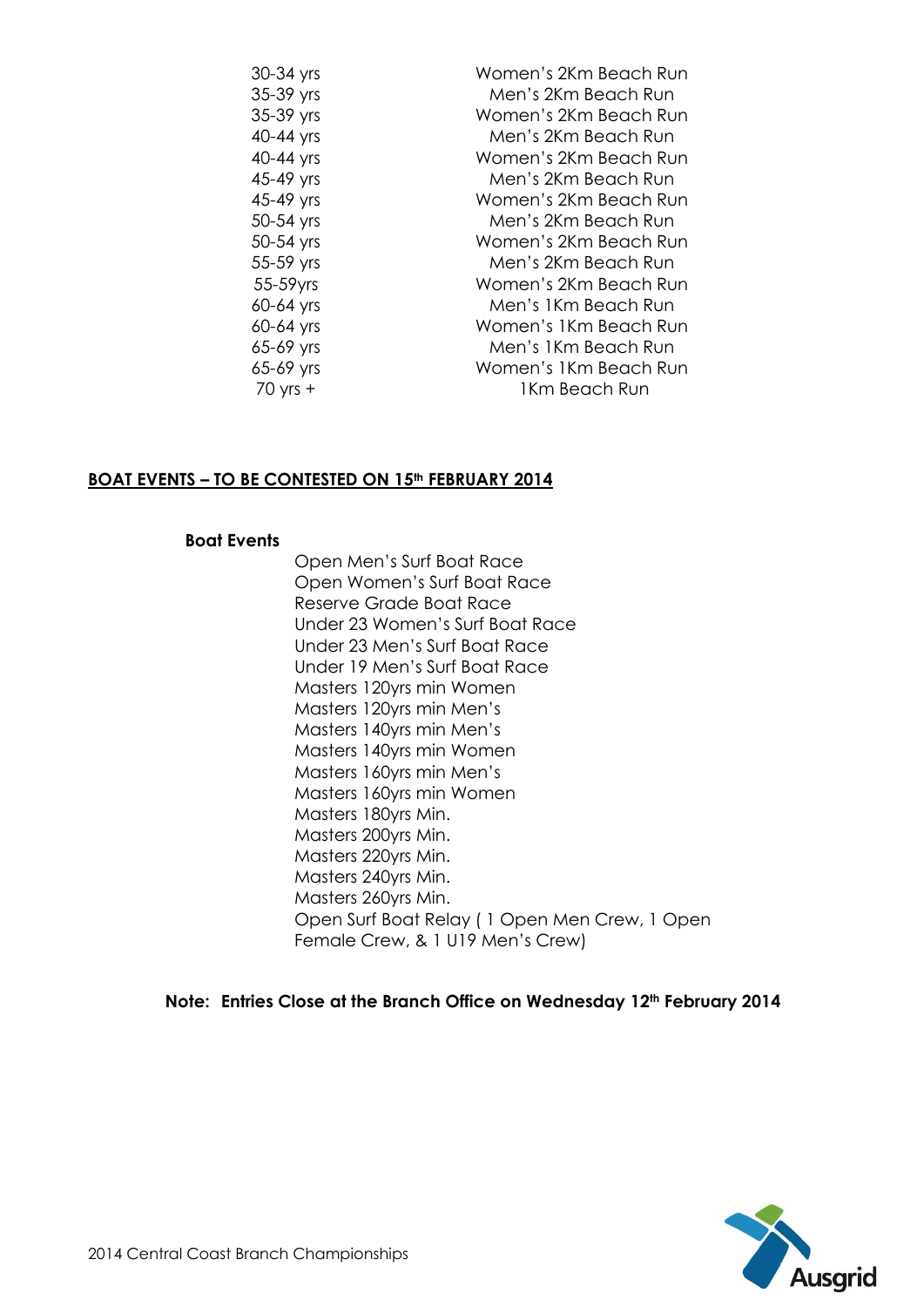# **A2 RESTRICTION OF EVENTS - GENERAL**

- a) Generally, restriction for all events will be strictly in accordance with the "General Conditions" as set out in the 34<sup>th</sup> Edition of the SLSA Surf Sports Manual and any amending and clarifying Bulletins.
- b) For gender specific team event requirements, refer to the SLSA Surf Sports Manual.
- c) To be eligible to compete in the 2014 Central Coast Masters Championships, a member must comply with the following criteria:
	- i. Be 30 years of age or over at midnight on 30 September preceding the Championships event.
	- ii. Be a current financial member of the club for which they wish to compete.
	- iii. Hold the SLSA Bronze Medallion and be currently proficient to compete in Masters Events.
	- iv. Have fulfilled patrol and membership obligations.
- d) All competitors must have their **age**, marked on their upper arm in black **at least 75mm high**. (Waterproof marking pen or similar).

#### **A3 CLARIFICATION OF MASTERS EVENTS**

The following items should be noted when nominating to participate in these Masters Championships:

a) Masters competitors can only compete in their own age group in individual events and in only one (1) age category in each of the team event category including Surf Teams, Taplin, Board Rescue, Double Ski, Surf Boats, Ski Relay, Board Relay and Beach Relay.

**Note 1:** in the Board Rescue and Double Ski events the team age category to be entered is the age category of the youngest competitor.

**Note 2:** In all other team events the aggregate ages of the team members shall determine the age category to be entered.

**Note 3:** In Surf Boat events the Sweep is not included when determining the aggregate age of the crew. A Masters rower shall compete in only one age category but may also compete in multiple age groups as a sweep oarsman.

- b) Boat sweeps may sweep in a number of age categories and do not need to be over 30 years of age but must be proficient Bronze Medallion members of the club for which they are competing and comply with the Patrol Hours requirements. In addition, to participate in the Central Coast Masters Championships surf boat sweeps must have undertaken the course in surf boat sweeping accreditation through their State Centre as well as holding a current SLSA Surf Coach accreditation.
- c) For any event to be contested at the Central Coast Masters Championships, a minimum of one (1) starter is required, as set out in **Bulletin 1/09-10 (August 2009) SLSA.**

**Therefore, if one (1) competitor or team enters and completes the course in an event, they will be awarded the gold medal.**

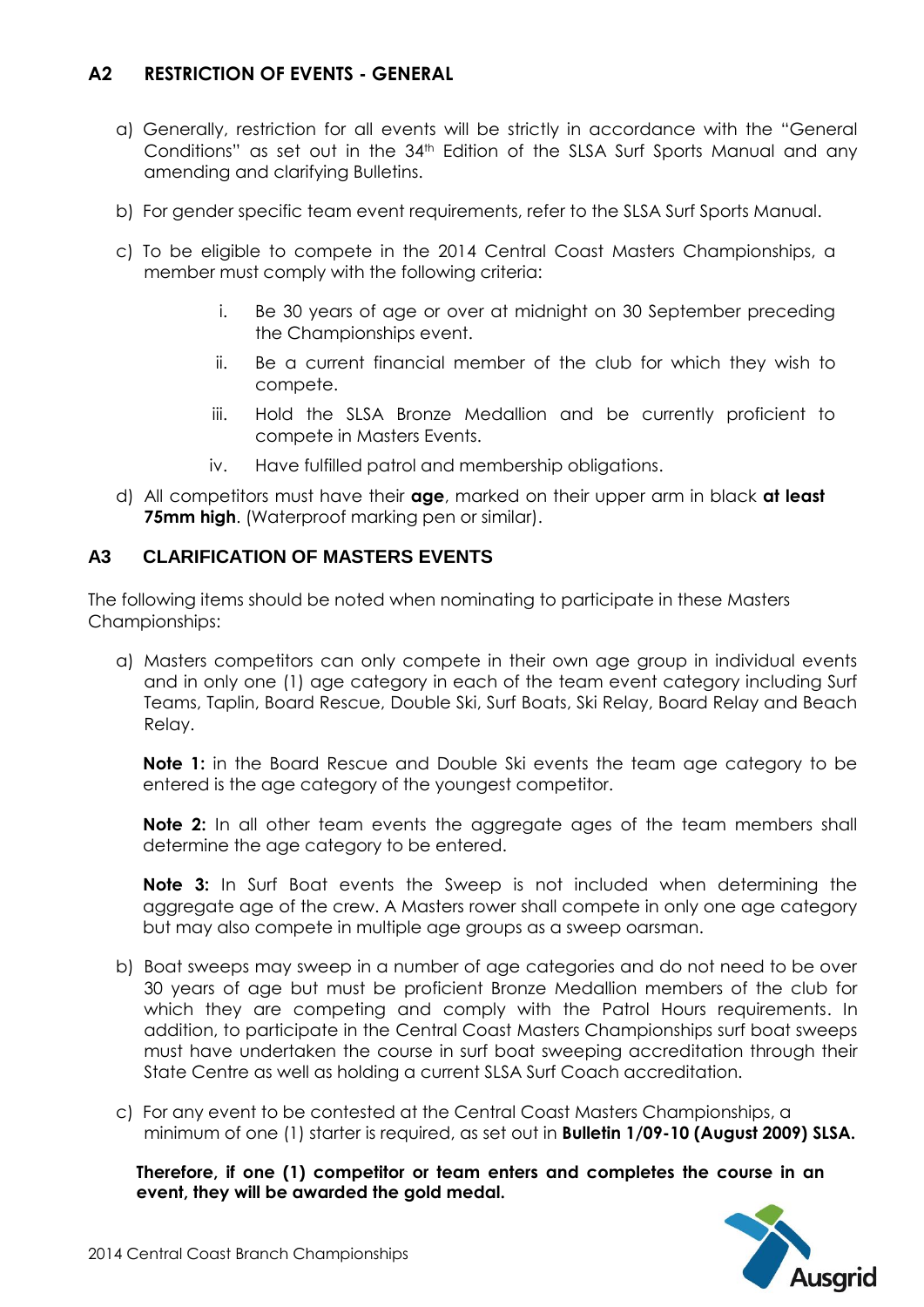# **SECTION B – ENTRY CONDITIONS**

#### **B1 MEMBERSHIP**

All competitors entered into these Championships must be financial and have completed SLSA approved membership forms, to register as members of the club for which they are entered.

#### **B2 PROFICIENCY AND PATROL REQUIREMENTS FOR ALL COMPETITORS**

The details of these requirements are set as per SLSA Policy 5.4 PROFICIENCY AND PATROL HOUR REQUIREMENTS FOR COMPETITION ELIGIBILITY on [www.sls.com.au](http://www.sls.com.au/) 

#### **NOTE: THE HOURS STIPULATED ARE ABSOLUTE AND MINOR SHORTFALLS WILL NOT BE ACCEPTABLE.**

Not withstanding the foregoing, Surf Life Saving Central Coast reserves the right to conduct random or detailed audits of entries and under such circumstances, the selected clubs will be required to submit appropriate documentation to substantiate the eligibility of those members entered.

#### **B3 RESTRICTIONS AND PROVISIONS**

The following restrictions shall apply in regard to nominations and competition in the various events:

- a) All events shall be contested by teams and individuals representing Clubs only.
- b) Notwithstanding the provisions of "Substitution of Competitors" as provided for under General Competitive Conditions in the 34th edition of the SLSA Surf Sports Manual, it shall be possible for a club, in the event of the withdrawal of any member of a team, to replace such member of the team.
- c) This provision is subject to the replacement member appearing on the Entry System and meeting all conditions of entry. A replacement may also be made through the provisions of a "Late Entry". Any withdrawal, together with the replacement shall be notified to the Championships Administration Officer by the clubs Team Manager at the indicated time of Registration being no later than 8:00am on the event day.
- d) Surf Life Saving Central Coast (SLSCC) reserves the right to invite and/or accept entries from competitors and club teams from outside the Branch to compete in any event at the Central Coast Open & Masters Championships.
- e) Where a competitor or club team from outside the Branch wishes to enter an event, there will be no limit on the number of competitors or club teams.
- f) A competitor or club team from outside the Branch may compete in their club caps or, with the permission of their Branch compete in their Club colours. However, participation in team events at the Central Coast Open & Masters Championships is restricted to genuine club teams and, accordingly, all teams must compete in their club colours.
- g) All competitors and club team from outside the Branch must gain clearance from their governing body to compete at the Central Coast Open and Masters Championships. This must be submitted to SLSCC prior to competition.

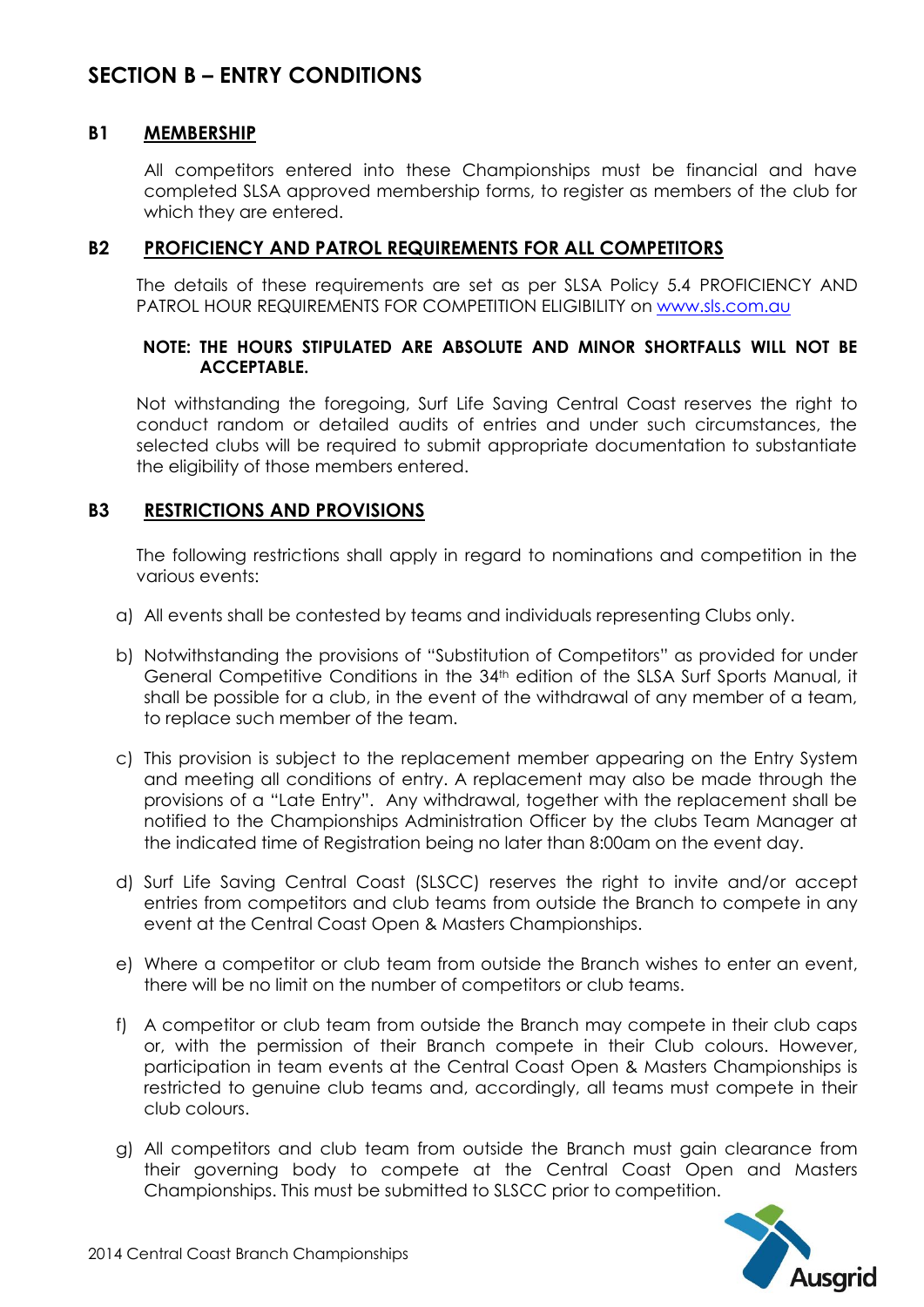# **B4 CARNIVAL OFFICIALS**

a) To ensure that sufficient Officials are available for these championships, a quota system will be implemented whereby clubs must provide accredited Officials at the ratio of:

### **1 Official per each 8 competitors**

- b) Officials must register their preferred area using the online management system. [http://www.slscc.com.au/surf/side\\_menu\\_content.php?id=13](http://www.slscc.com.au/surf/side_menu_content.php?id=13)
- c) Registrations open on the Tuesday 11<sup>th</sup> February 2013 at 9.00am and close on Thursday 13th February 2014 at 9.00am.

**NOTE: Clubs who do not comply with the above requirements will not be permitted to start in these championships until they satisfy these conditions of entry. Each Official should report to the Administration area each day of the championships for their allocation of duties.**

#### . **B5 CLARIFICATION ON OPEN & MASTERS EVENTS MEDALS**

- a) Where a competitor or club team from outside the Branch finishes first in an event, they will receive a Central Coast Championship medallion(s) and other trophies equal to the placing gained. However, the first Central Coast competitor (or club team) to finish will be awarded the Central Coast Championship Title and a duplicate gold medallion only.
- b) Where a competitor or club team from outside the Branch finishes in second or third place in an event, they will receive a Central Coast Championship medallion(s) and any other trophies equal to the placing gained. The second/third Central Coast competitor to finish will be awarded duplicated medallions only as appropriate.

For all events, medals will be awarded as follows:

- I. Three (3) or more competitors Gold, Silver and Bronze Medals may be awarded.
- II. Two (2) competitors Gold and Silver medals may be awarded.
- III. One (1) competitor (providing the competitor / team completes the course) Gold medal

### **B6 HI VIS SAFETY VESTS**

a) The florescent pink competitor safety vests from SLSCC, will be mandatory for all competitors to wear these in all water events

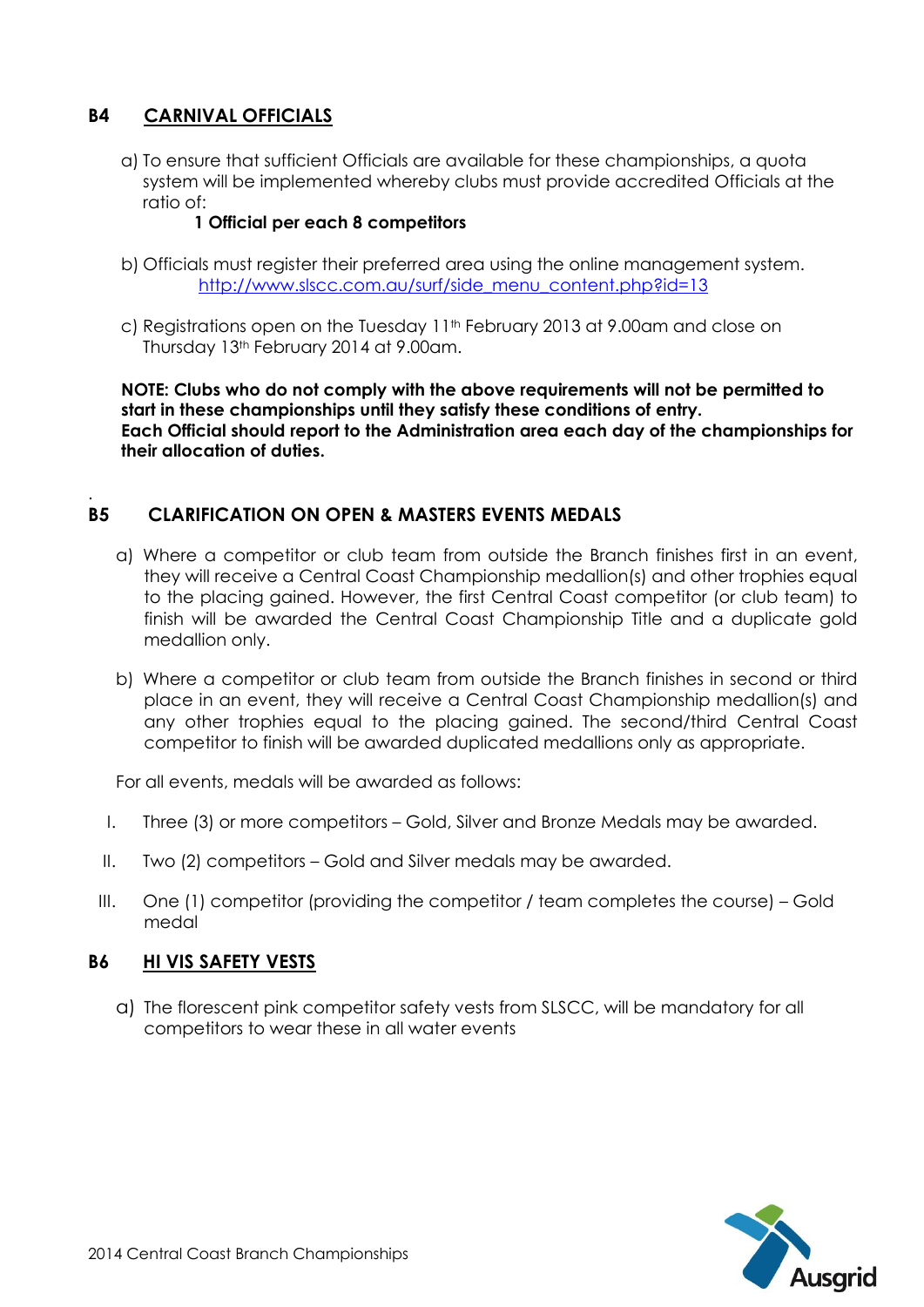# **C1 ENTRY CLOSURE**

a) Club entries must be submitted using Carnival Manager Online Entry System no later than Midnight on **Wednesday 13th February 2014.**

**Entries received after this date will be considered as Late Entries and Penalty Fees will apply.**

# **C2 ENTRY REGISTRATIONS**

- a) **Entries may be altered by the clubs at any time up to closing date,** after which time only team changes may be made without penalty. **Additional entries** [received after closing date] **will be treated as Late Entries and Penalty Fees will apply**.
- b) Competitors must report to the registration table to have their name marked off and a stamp placed on their arm. Competitors shall not start a race without this identification.
- c) Membership categories:

| Active         | $= A$  |
|----------------|--------|
| Reserve Active | $= RA$ |
| Long Service   | $=$ LS |
| Life Member    | $= LM$ |

### **C3 ENTRY FEES**

Entry fees have been established on the estimated number of competitors entering these Central Coast Championships to offset the cost of conducting the Championships.

- a) Accordingly, the cost for entry into these Championships is: **\$22.00** per competitor (Irrespective of the number of events entered in each).
- b) A club's total entry fee for these Championships will be established by the number of competitors listed on the entry system multiplied by the appropriate fee. **No. of competitors @ \$22.00 each**

A pro-forma invoice will be produced within carnival manager.

Should a competitor wish to enter in the 2014 Lifesaver/Board Riding Branch Championships a separate entry must be submitted. However there will be no additional charge for this entry.

- c) **Entry fees are not refundable if members do not take part in these Championships.**
- d) When all entries are processed, a **Tax Invoice** will be generated by SLSCC in accordance with the Entry Fee instructions and including any late and additional entry fees owing by a club.

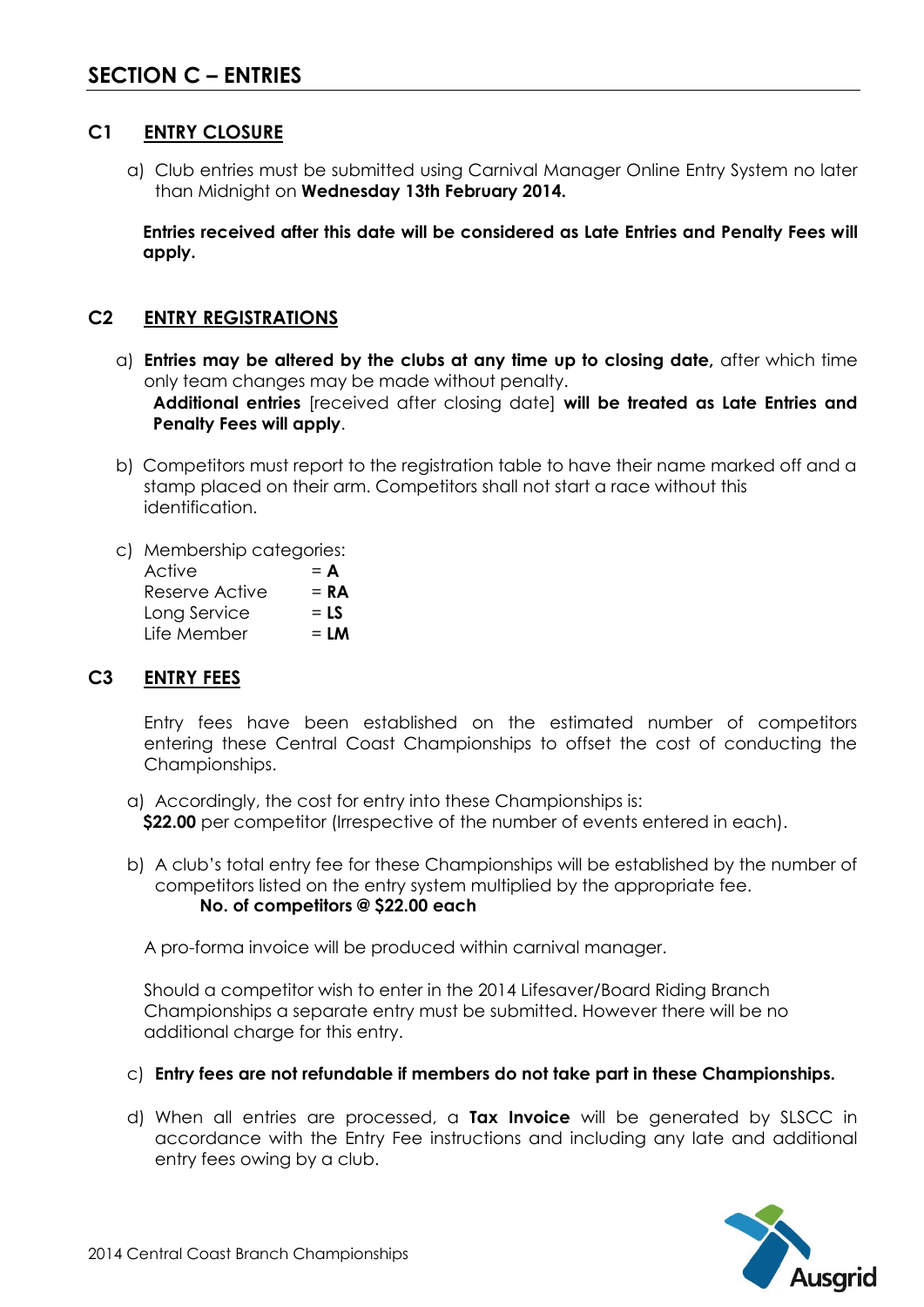# **C4 LATE ENTRIES**

Late entries may be accepted into the Central Coast Championships after the closing of entries, at the Championships venue subject to the following conditions:

#### **Individual/Team Entries/New Members**

a) That the club's entries generally (except for the late entries) must have been submitted prior to the closing dates. Entries for **new** members need the following paperwork.

**(i)** A print out of member details including awards and patrol hours from Surfguard.

- b) That the entry be accompanied by a Club endorsed Declaration of compliance with membership, proficiency and patrol hour requirements.
- c) Members seeking **late entry** must have successfully completed their proficiency test prior to December 31, 2013.
- d) That the late entry will attract a **Late Penalty fee of \$11.00** per person, plus the appropriate event entry fees **\$22.00** per person bringing the **Total fee due = \$33.00** per person. This Late Penalty Fee will be included in the final invoice to clubs issued by SLSCC post event.
- e) That the late entry be received on the provided entry form as per entry instructions **no later than the indicated time of registration 8:00am no later on the day the particular event/s are scheduled to start**.
- f) That the late entry be in accordance with the General Conditions of the 34<sup>th</sup> Edition of the SLSA Surf Sports Manual and any amending and clarifying Bulletins.

#### **Whole Clubs**

- a) Where a Club has not submitted its entries in accordance with the initial closing date as listed in this Circular, a Late Entry Fee of 50% of the total entry fee, plus the normal event entry fees will apply.
- b) Generally, the lodgement of late entries will be considered for exceptional circumstances only, and such acceptance will be at the sole discretion of the Championship Referee and the Director of Surf Sports.

#### **C5 PENALTIES - BREACH OF ENTRY REGULATIONS**

- a) It is mandatory that **ALL** competitors are listed in the Club's entries.
- b) Entry of competitors who are ineligible have penalties provided for as follows:
	- (i) The penalty for Breach of Entry Regulations for these Championships will be the automatic rejection of those persons found to be in breach of regulations and the forfeiture of their entry fees.
	- (ii) Application of the automatic penalty will not preclude further disciplinary action by Surf Life Saving Central Coast against Clubs or individuals if deemed appropriate.